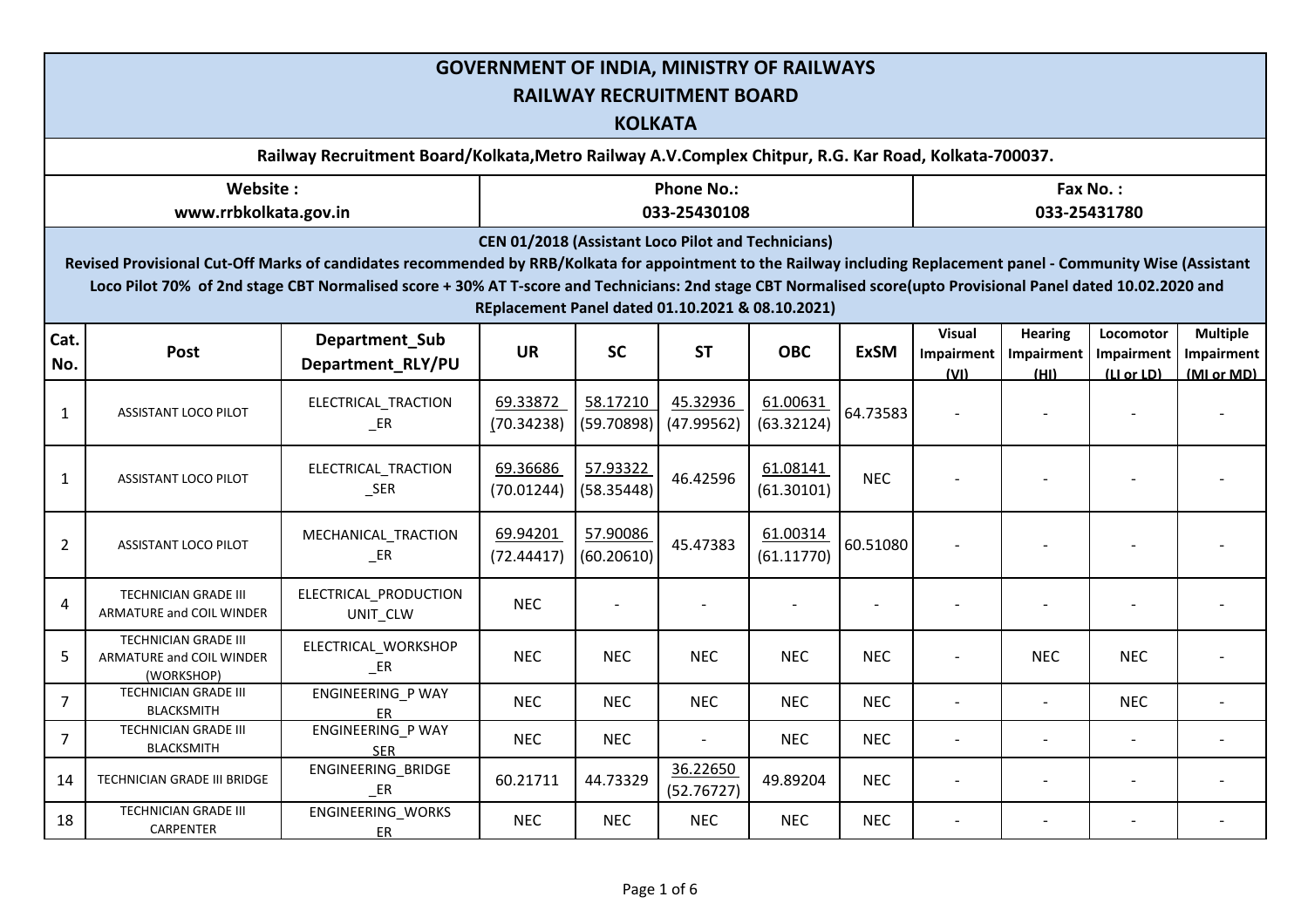| 18 | TECHNICIAN GRADE III<br><b>CARPENTER</b>              | ENGINEERING_WORKS<br><b>SER</b>      | <b>NEC</b>             | 31.32555               | <b>NEC</b>             | 37.19015               | <b>NEC</b>     |                          | <b>NEC</b>               | <b>NEC</b>     | <b>NEC</b>               |
|----|-------------------------------------------------------|--------------------------------------|------------------------|------------------------|------------------------|------------------------|----------------|--------------------------|--------------------------|----------------|--------------------------|
| 19 | TECHNICIAN GRADE III<br>CARPENTER                     | MECHANICAL_CARRIAGE<br>and WAGON ER  | <b>NEC</b>             | <b>NEC</b>             | <b>NEC</b>             | 37.58112               | <b>NEC</b>     | $\blacksquare$           | $\blacksquare$           |                | $\overline{\phantom{a}}$ |
| 19 | TECHNICIAN GRADE III<br><b>CARPENTER</b>              | MECHANICAL_CARRIAGE<br>and WAGON SER | <b>NEC</b>             | <b>NEC</b>             | <b>NEC</b>             | <b>NEC</b>             | <b>NEC</b>     | $\blacksquare$           | <b>NEC</b>               | <b>NEC</b>     | $\blacksquare$           |
| 23 | TECHNICIAN GRADE III<br>CARPENTER (WORKSHOP)          | MECHANICAL_WORKSHOP<br>ER            | 45.40059               | 34.06236               | <b>NEC</b>             | 55.56590               | <b>NEC</b>     |                          | <b>NEC</b>               | <b>NEC</b>     | <b>NEC</b>               |
| 25 | TECHNICIAN GRADE III CARRIAGE<br>and WAGON            | MECHANICAL_CARRIAGE<br>and WAGON_ER  | 51.30375<br>(53.62677) | 42.36029<br>(45.11998) | 35.99379<br>(37.74102) | 49.31032<br>(49.62225) | 53.65390       |                          | <b>NEC</b>               | 47.70108       | <b>NEC</b>               |
| 25 | TECHNICIAN GRADE III CARRIAGE<br>and WAGON            | MECHANICAL_CARRIAGE<br>and WAGON SER | 51.66402               | 43.06647               | 37.41706               | 49.31032               | <b>NEC</b>     |                          | <b>NEC</b>               | <b>NEC</b>     | <b>NEC</b>               |
| 26 | TECHNICIAN GRADE III CRANE<br><b>DRIVER</b>           | ELECTRICAL_PRODUCTION<br>UNIT CLW    | 64.94845               | 54.22573               | $\blacksquare$         | $\blacksquare$         | $\sim$         |                          | $\overline{\phantom{a}}$ | $\sim$         |                          |
| 26 | TECHNICIAN GRADE III CRANE<br><b>DRIVER</b>           | ELECTRICAL_PRODUCTION<br>UNIT ER     | 55.98722               | 34.54142               | 32.20979               |                        |                |                          |                          |                |                          |
| 27 | TECHNICIAN GRADE III CRANE<br><b>DRIVER</b>           | ELECTRICAL_TRS<br>ER                 | 45.11998               | 51.30375               | 29.68772               |                        | $\blacksquare$ |                          | $\overline{a}$           | $\blacksquare$ |                          |
| 28 | TECHNICIAN GRADE III CRANE<br><b>DRIVER</b>           | ELECTRICAL_WORKSHOP<br>$E$ R         | 49.14215               | 33.92161<br>(39.05467) | 33.65066               | 44.90580               | <b>NEC</b>     |                          |                          |                |                          |
| 30 | TECHNICIAN GRADE III CRANE<br><b>DRIVER</b>           | MECHANICAL_WORKSHOP<br>ER            | 41.57654               | 37.25333               | 30.92592               | 38.33413               | <b>NEC</b>     |                          | $\overline{a}$           |                |                          |
| 30 | TECHNICIAN GRADE III CRANE<br><b>DRIVER</b>           | MECHANICAL_WORKSHOP<br><b>SER</b>    | 44.27597               | 37.53667               | 47.34081               | 42.29707               | <b>NEC</b>     |                          | $\overline{a}$           |                |                          |
| 31 | TECHNICIAN GRADE III DIESEL<br><b>ELECTRICAL</b>      | MECHANICAL_DIESEL SHED<br>ER         | 56.60705<br>(67.01031) | 50.63460               | 52.09663               | 66.57391               | 43.37788       |                          | $\blacksquare$           |                | <b>NEC</b>               |
| 31 | TECHNICIAN GRADE III DIESEL<br>ELECTRICAL             | MECHANICAL_DIESEL SHED<br><b>SER</b> | 63.19257               | 50.17182               | 50.85910               | 62.83231               | <b>NEC</b>     |                          | <b>NEC</b>               | 39.77520       | <b>NEC</b>               |
| 33 | TECHNICIAN GRADE III DIESEL<br>ELECTRICAL (WORKSHOP)  | MECHANICAL_WORKSHOP<br>$\_SER$       | 68.05049               | 63.74503               | 66.93684               | 67.35395               | <b>NEC</b>     |                          | $\overline{\phantom{a}}$ |                |                          |
| 34 | TECHNICIAN GRADE III DIESEL<br>MECHANICAL             | MECHANICAL_DIESEL SHED<br>$E$ R      | 51.30375<br>(57.34533) | 49.31032<br>(53.46617) | 39.14501               | 56.55572               | <b>NEC</b>     |                          | <b>NEC</b>               | <b>NEC</b>     | <b>NEC</b>               |
| 34 | TECHNICIAN GRADE III DIESEL<br>MECHANICAL             | MECHANICAL_DIESEL SHED<br><b>SER</b> | 55.94682               | 53.46617               | 49.86269               | 53.10509               | <b>NEC</b>     | $\overline{\phantom{a}}$ | <b>NEC</b>               | <b>NEC</b>     | $\overline{a}$           |
| 35 | TECHNICIAN GRADE III DIESEL<br>MECHANICAL (ANCILLARY) | MECHANICAL_DIESEL SHED<br>$E$ R      | 52.43811               | 50.87421               | 37.58112               | 52.06838               | <b>NEC</b>     |                          | <b>NEC</b>               |                | <b>NEC</b>               |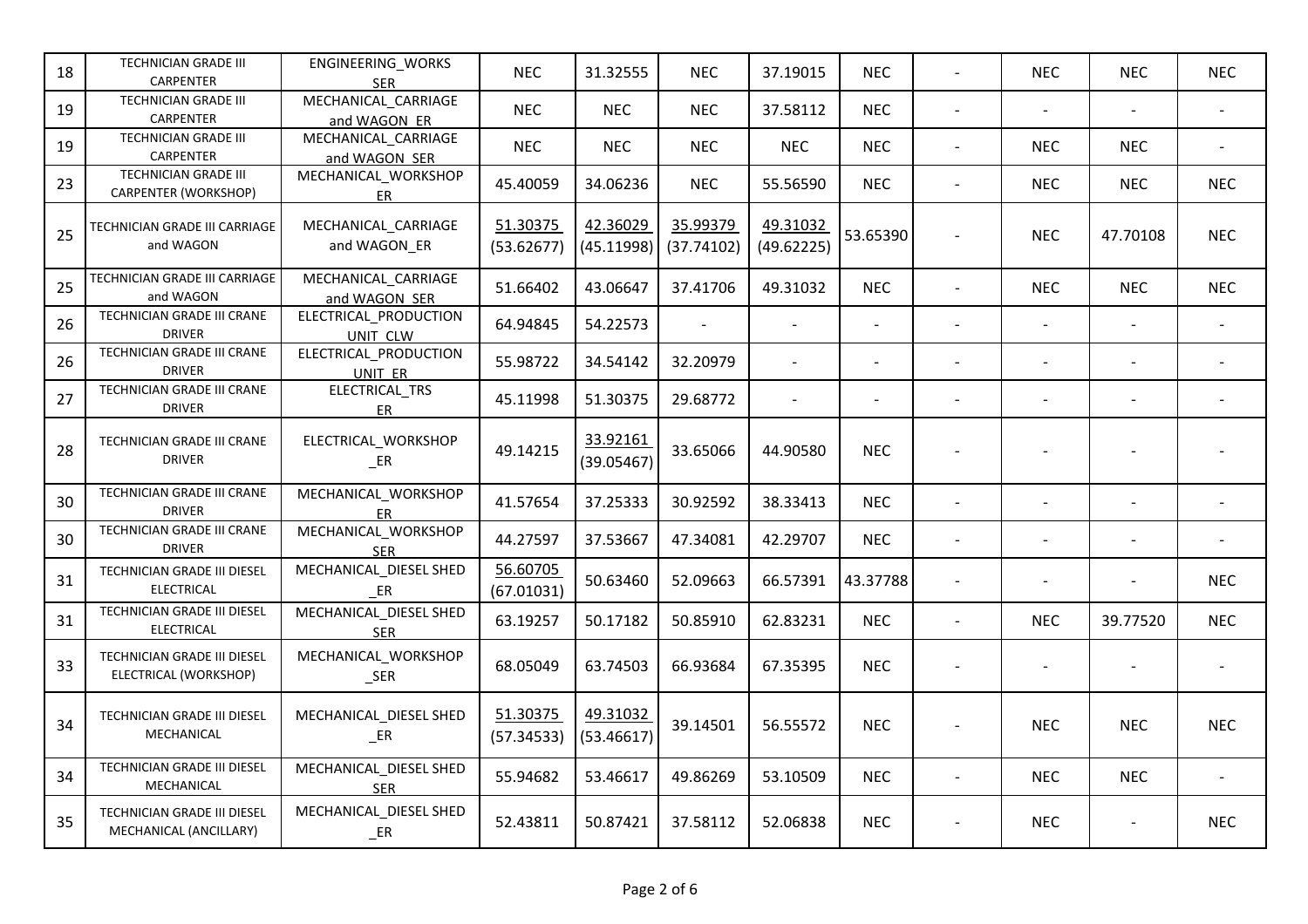| 35 | TECHNICIAN GRADE III DIESEL<br>MECHANICAL (ANCILLARY)      | MECHANICAL_DIESEL SHED<br>$\_SER$         | 61.88139               |                        |                          | 56.97620               |            |                              |                          |            |
|----|------------------------------------------------------------|-------------------------------------------|------------------------|------------------------|--------------------------|------------------------|------------|------------------------------|--------------------------|------------|
| 37 | TECHNICIAN GRADE III DIESEL<br>MECHANICAL (WORKSHOP)       | MECHANICAL_WORKSHOP<br>$E$ R              | 56.33348<br>(69.19132) | 50.33162<br>(54.7868)  | 44.47881                 | 61.15402               | <b>NEC</b> | <b>NEC</b>                   | <b>NEC</b>               | <b>NEC</b> |
| 37 | TECHNICIAN GRADE III DIESEL<br>MECHANICAL (WORKSHOP)       | MECHANICAL_WORKSHOP<br>$\_SER$            | 68.07705               | 50.53339               | $\blacksquare$           | 62.13612               |            |                              |                          |            |
| 39 | TECHNICIAN GRADE III DRILLER                               | MECHANICAL_PRODUCTION<br>UNIT CLW         | 83.92364               |                        |                          |                        |            |                              |                          |            |
| 41 | TECHNICIAN GRADE III<br><b>ELECTRICAL</b>                  | ELECTRICAL_GENERAL<br>SERVICES METRO      | 66.94306               | 56.08360               | 52.46214                 | 62.11177               | 49.14215   | <b>NEC</b>                   | 41.84132                 |            |
| 44 | <b>TECHNICIAN GRADE III</b><br>ELECTRICAL (WORKSHOP)       | ELECTRICAL_WORKSHOP<br>$E$ R              | 74.61443               | 67.15552               | 46.04811<br>(54.54616)   | 70.60873               | 46.73539   | <b>NEC</b>                   | <b>NEC</b>               | <b>NEC</b> |
| 44 | TECHNICIAN GRADE III<br>ELECTRICAL (WORKSHOP)              | ELECTRICAL_WORKSHOP<br><b>SER</b>         | 69.27565               | 62.54296               | 52.17733                 | 68.78877               | <b>NEC</b> | <b>NEC</b>                   | $\overline{\phantom{a}}$ |            |
| 47 | <b>TECHNICIAN GRADE III</b><br>ELECTRICAL / POWER          | ELECTRICAL_GENERAL<br>SERVICES_ER         | 59.92686<br>(60.37539) | 54.54616               | 55.49962                 | 61.03676               | <b>NEC</b> | <b>NEC</b>                   |                          |            |
| 47 | <b>TECHNICIAN GRADE III</b><br>ELECTRICAL / POWER          | ELECTRICAL_GENERAL<br><b>SERVICES SER</b> | 61.59993               | 50.58025               | 49.57881                 | 59.22963               | <b>NEC</b> | <b>NEC</b>                   | <b>NEC</b>               | <b>NEC</b> |
| 49 | <b>TECHNICIAN GRADE III</b><br>ELECTRICAL / TRAIN LIGHTING | ELECTRICAL GENERAL<br>SERVICES ER         | 56.88856<br>(60.79111) | 50.70076               | 48.01359                 | 56.34750<br>(58.08363) | <b>NEC</b> | <b>NEC</b>                   | <b>NEC</b>               | <b>NEC</b> |
| 49 | <b>TECHNICIAN GRADE III</b><br>ELECTRICAL / TRAIN LIGHTING | ELECTRICAL_GENERAL<br>SERVICES_SER        | 61.09354               | 50.17182               | 50.56433                 | 57.42830               | <b>NEC</b> | <b>NEC</b>                   | <b>NEC</b>               | <b>NEC</b> |
| 52 | <b>TECHNICIAN GRADE III</b><br>ELECTRICAL / TRD (OHE)      | ELECTRICAL_TRD<br>$E$ R                   | 57.08543<br>(57.92402) | 50.22295               | 48.42161                 | 56.63134               | <b>NEC</b> | $\qquad \qquad \blacksquare$ | <b>NEC</b>               | <b>NEC</b> |
| 52 | <b>TECHNICIAN GRADE III</b><br>ELECTRICAL / TRD (OHE)      | ELECTRICAL_TRD<br><b>SER</b>              | 57.71447               | 49.90357               | 47.00483                 | 56.55572               | <b>NEC</b> |                              |                          |            |
| 53 | TECHNICIAN GRADE III<br>ELECTRICAL / TRD (PSI)             | ELECTRICAL_TRD<br>$E$ R                   | 56.63134<br>(57.75455) | 49.82818               | 46.98055                 | 56.48277               | <b>NEC</b> |                              |                          |            |
| 53 | TECHNICIAN GRADE III<br>ELECTRICAL / TRD (PSI)             | ELECTRICAL TRD<br><b>SER</b>              | 57.42830               | 49.59333               | $\overline{\phantom{a}}$ | 56.84828               | <b>NEC</b> | $\overline{a}$               |                          |            |
| 54 | TECHNICIAN GRADE III<br>ELECTRICAL / TRS                   | ELECTRICAL_TRS<br>$E$ R                   | 57.06803<br>(60.74979) | 49.50241<br>(52.38456) | 46.27104<br>(48.80704)   | 56.25498<br>(58.14883) | <b>NEC</b> | <b>NEC</b>                   | 35.56588                 | <b>NEC</b> |
| 54 | TECHNICIAN GRADE III<br>ELECTRICAL / TRS                   | ELECTRICAL_TRS<br><b>SER</b>              | 57.45834               | 51.43905               | $\blacksquare$           | 56.66172               | <b>NEC</b> | $\overline{\phantom{a}}$     | $\overline{\phantom{a}}$ |            |
| 57 | TECHNICIAN GRADE III EMU                                   | ELECTRICAL_EMU<br>$E$ R                   | 56.63134<br>(58.10111) | 57.42830               | 47.24217                 | 56.25693<br>(56.58879) | <b>NEC</b> | <b>NEC</b>                   |                          |            |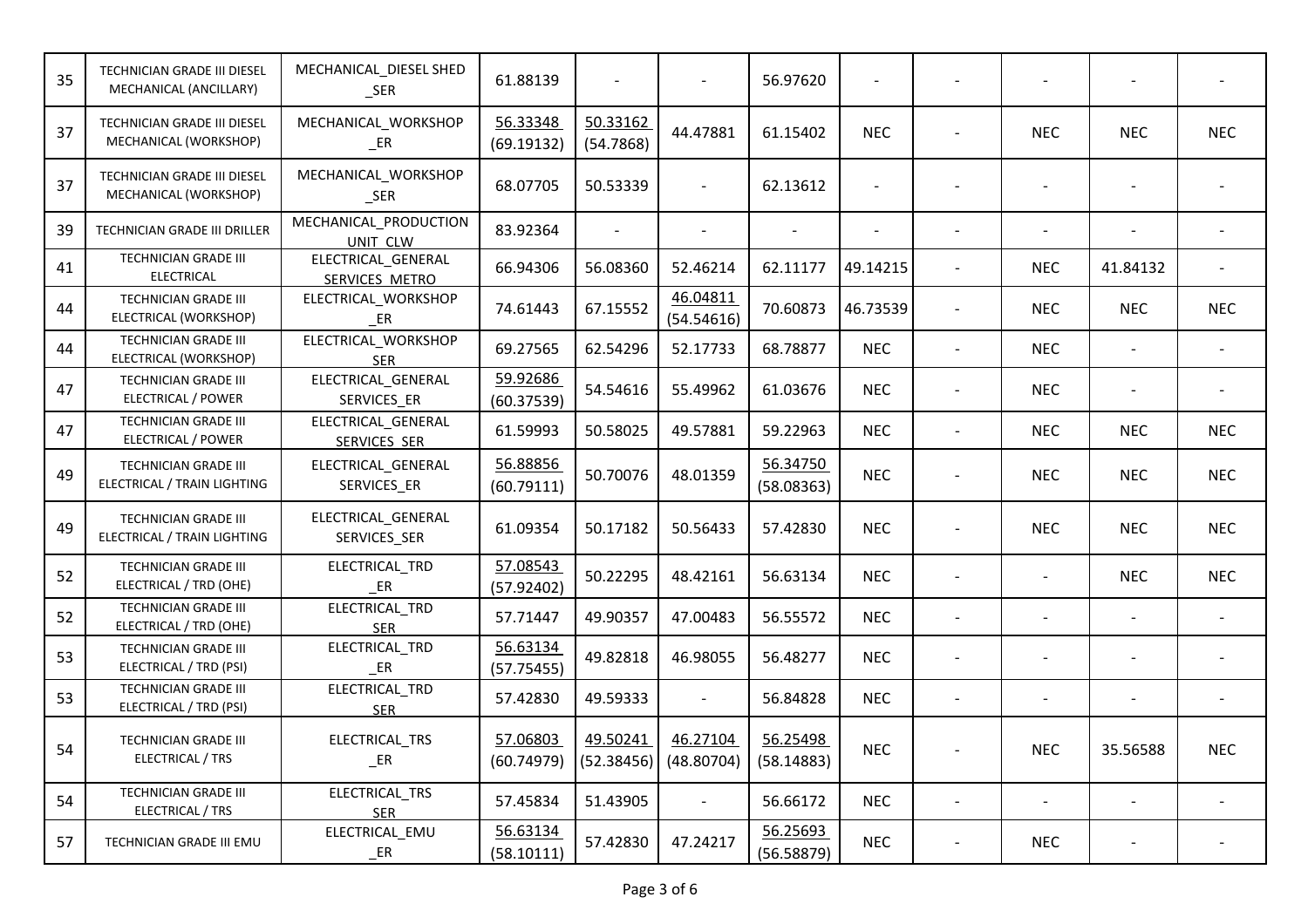| 59 | TECHNICIAN GRADE III FITTER                         | ELECTRICAL_GENERAL<br>SERVICES_ER    | 50.87421<br>(56.97620) | 42.57961<br>(46.27999)      | 44.57295                 | 49.31032<br>(52.74482) | <b>NEC</b>     | <b>NEC</b> |                |                          | <b>NEC</b> |
|----|-----------------------------------------------------|--------------------------------------|------------------------|-----------------------------|--------------------------|------------------------|----------------|------------|----------------|--------------------------|------------|
| 60 | TECHNICIAN GRADE III FITTER                         | ELECTRICAL_PRODUCTION<br>UNIT_CLW    | 51.54057<br>(68.53848) | 45.89974                    | 37.97209                 | 50.48325<br>(63.77634) | <b>NEC</b>     | <b>NEC</b> |                |                          |            |
| 61 | TECHNICIAN GRADE III FITTER                         | ENGINEERING_WORKS<br><b>ER</b>       | 54.54616               | 42.79994                    | 37.58979                 | 49.50241               | <b>NEC</b>     | <b>NEC</b> | $\blacksquare$ | $\overline{a}$           |            |
| 61 | TECHNICIAN GRADE III FITTER                         | ENGINEERING_WORKS<br><b>SER</b>      | 62.11177               | 42.77835                    | 37.25355                 | 49.35859               | <b>NEC</b>     | <b>NEC</b> | <b>NEC</b>     | $\sim$                   |            |
| 62 | TECHNICIAN GRADE III FITTER                         | MECHANICAL CARRIAGE<br>and WAGON ER  | 52.46214               | 43.18661                    | 37.39159                 | 49.62723               | <b>NEC</b>     | <b>NEC</b> | <b>NEC</b>     | <b>NEC</b>               | <b>NEC</b> |
| 63 | TECHNICIAN GRADE III FITTER                         | MECHANICAL_PRODUCTION<br>UNIT_CLW    | 51.02005<br>(68.46803) | 58.12896                    | 40.18716                 | 63.38537               | <b>NEC</b>     |            |                |                          | <b>NEC</b> |
| 64 | <b>TECHNICIAN GRADE III FITTER</b><br>(WORKSHOP)    | ELECTRICAL_WORKSHOP<br>ER.           | 56.75610               | 46.57008                    | 39.48827                 | 54.06611               | 47.05334       | 94.61411   | <b>NEC</b>     | 36.67331                 | <b>NEC</b> |
| 66 | TECHNICIAN GRADE III FITTER<br>(WORKSHOP)           | MECHANICAL_WORKSHOP<br>$E$ R         | 51.54057<br>(63.38537) | 42.66378<br>(50.33162)      | 36.67331<br>(42.66378)   | 51.30674<br>(56.34785) | 42.57961       | 43.95996   | 29.65305       | 38.78937                 | NEC.       |
| 66 | TECHNICIAN GRADE III FITTER<br>(WORKSHOP)           | MECHANICAL_WORKSHOP<br><b>SER</b>    | 54.00200               | 44.65036                    | 37.39159                 | 51.49177               | 51.36949       | <b>NEC</b> | <b>NEC</b>     | <b>NEC</b>               | <b>NEC</b> |
| 67 | TECHNICIAN GRADE III FITTER<br>(WORKSHOP)           | S and T WORKSHOP<br><b>ER</b>        | 80.37365               | 56.13072                    | $\mathbb{Z}^+$           | 75.06421               | <b>NEC</b>     | <b>NEC</b> | <b>NEC</b>     |                          |            |
| 79 | TECHNICIAN GRADE III<br><b>MACHINIST</b>            | MECHANICAL CARRIAGE<br>and WAGON ER  | 71.41373               | $\mathcal{L}^{\mathcal{A}}$ | $\overline{\phantom{a}}$ | 69.48037               |                |            | $\blacksquare$ |                          |            |
| 79 | <b>TECHNICIAN GRADE III</b><br><b>MACHINIST</b>     | MECHANICAL_CARRIAGE<br>and WAGON SER | 63.98991               | 47.76268                    |                          | 61.40591               | <b>NEC</b>     |            |                |                          |            |
| 81 | <b>TECHNICIAN GRADE III</b><br><b>MACHINIST</b>     | MECHANICAL_PRODUCTION<br>UNIT CLW    | 75.89653               | $\blacksquare$              | 42.21047                 | 74.32592               | $\blacksquare$ |            |                | $\overline{\phantom{a}}$ |            |
| 82 | TECHNICIAN GRADE III<br>MACHINIST (WORKSHOP)        | ELECTRICAL_WORKSHOP<br><b>ER</b>     | 65.46648               | 52.17733                    | $\sim$                   | 63.29360               |                |            | $\overline{a}$ |                          |            |
| 84 | <b>TECHNICIAN GRADE III</b><br>MACHINIST (WORKSHOP) | MECHANICAL WORKSHOP<br>ER            | 56.33348<br>(59.81354) | 47.44001<br>(48.9867)       | 39.25732                 | 51.80819<br>(52.46214) | <b>NEC</b>     |            |                | 33.13310                 |            |
| 84 | <b>TECHNICIAN GRADE III</b><br>MACHINIST (WORKSHOP) | MECHANICAL_WORKSHOP<br><b>SER</b>    | 58.26685               | 48.21336                    | 50.37305                 | 52.17733               | <b>NEC</b>     |            | $\sim$         | <b>NEC</b>               |            |
| 86 | TECHNICIAN GRADE III MASON                          | ENGINEERING_PRODUCTION<br>UNIT ER    | 53.24011               | 33.13310                    | <b>NEC</b>               | 32.35977               | <b>NEC</b>     | <b>NEC</b> |                |                          |            |
| 88 | TECHNICIAN GRADE III MASON                          | ENGINEERING_WORKS<br><b>SER</b>      | <b>NEC</b>             | <b>NEC</b>                  | <b>NEC</b>               | <b>NEC</b>             | <b>NEC</b>     | <b>NEC</b> | <b>NEC</b>     | <b>NEC</b>               | <b>NEC</b> |
| 90 | <b>TECHNICIAN GRADE III</b><br>MECHANICAL           | ELECTRICAL_PRODUCTION<br>UNIT CLW    | 87.26732               | $\blacksquare$              |                          | $\sim$                 |                |            | $\blacksquare$ |                          |            |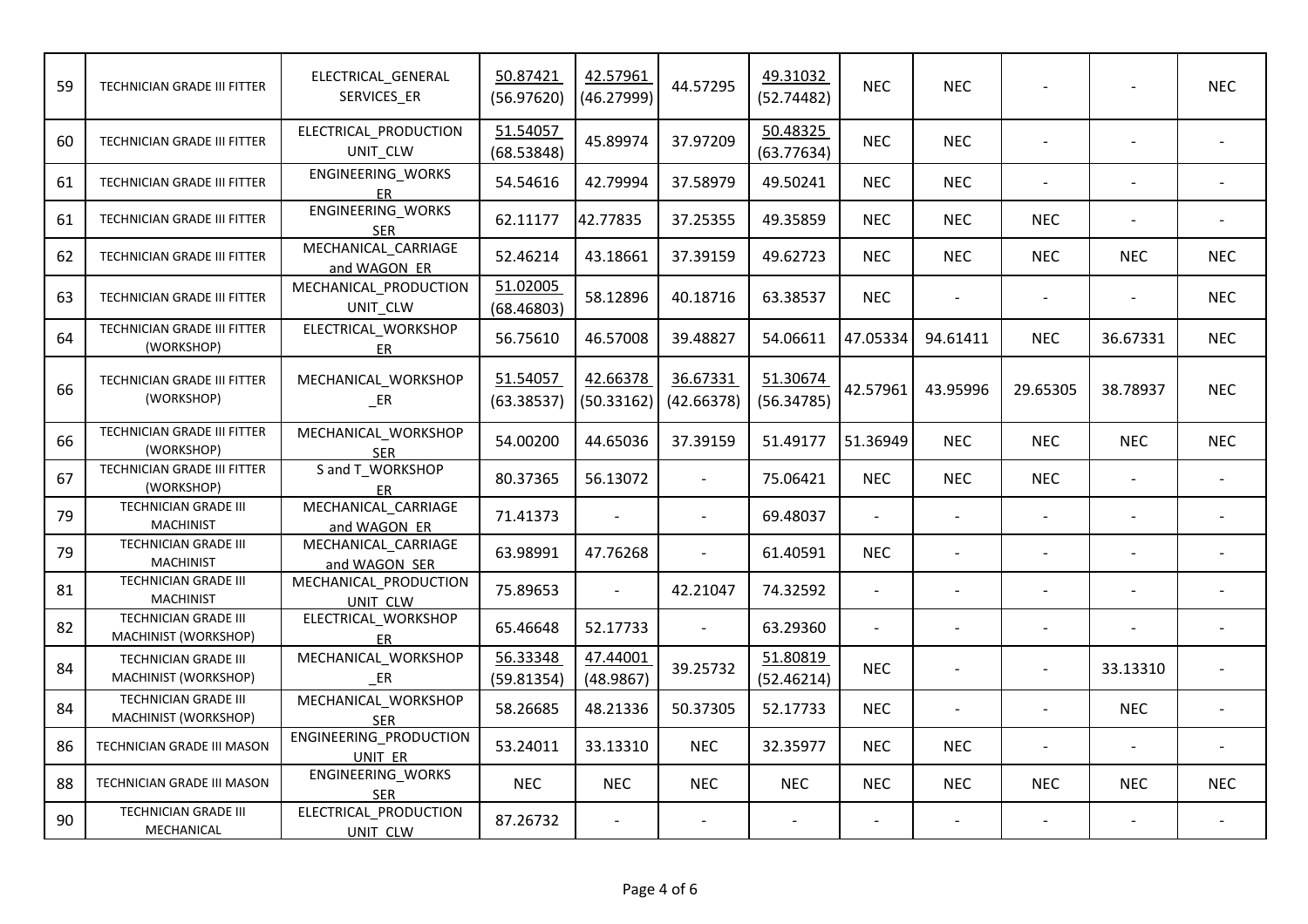| 96  | TECHNICIAN GRADE III<br>MILLWRIGHT                            | MECHANICAL_CARRIAGE<br>and WAGON ER      | <b>NEC</b>             | <b>NEC</b>     |                          | <b>NEC</b>             | <b>NEC</b>               |                          |                |                |            |
|-----|---------------------------------------------------------------|------------------------------------------|------------------------|----------------|--------------------------|------------------------|--------------------------|--------------------------|----------------|----------------|------------|
| 100 | TECHNICIAN GRADE III MOTOR<br>VEHICLE DRIVER CUM MECHANIC     | GENERAL_TRANSPORT<br>$E$ R               | <b>NEC</b>             | <b>NEC</b>     | <b>NEC</b>               | <b>NEC</b>             | <b>NEC</b>               |                          |                |                |            |
| 104 | TECHNICIAN GRADE III MULTI<br>SKILLED FITTER                  | MECHANICAL_WORKSHOP<br><b>SER</b>        | 60.13787               | 47.74761       | 37.04247                 | 51.91547               | <b>NEC</b>               |                          |                | $\overline{a}$ |            |
| 106 | TECHNICIAN GRADE III PAINTER                                  | ELECTRICAL_TRS<br>ER                     | <b>NEC</b>             | <b>NEC</b>     | $\omega$                 | <b>NEC</b>             |                          |                          |                |                |            |
| 108 | TECHNICIAN GRADE III PAINTER                                  | ENGINEERING_WORKS<br>ER                  | <b>NEC</b>             | <b>NEC</b>     | <b>NEC</b>               | <b>NEC</b>             | <b>NEC</b>               |                          | <b>NEC</b>     |                |            |
| 108 | TECHNICIAN GRADE III PAINTER                                  | ENGINEERING_WORKS<br><b>SER</b>          | <b>NEC</b>             | <b>NEC</b>     | <b>NEC</b>               | <b>NEC</b>             | <b>NEC</b>               |                          | <b>NEC</b>     | <b>NEC</b>     | <b>NEC</b> |
| 109 | TECHNICIAN GRADE III PAINTER                                  | MECHANICAL_CARRIAGE<br>and WAGON ER      | <b>NEC</b>             | <b>NEC</b>     | $\overline{\phantom{a}}$ | <b>NEC</b>             | $\overline{\phantom{a}}$ | $\sim$                   |                |                |            |
| 109 | TECHNICIAN GRADE III PAINTER                                  | MECHANICAL_CARRIAGE<br>and WAGON SER     | <b>NEC</b>             | $\blacksquare$ | $\overline{\phantom{a}}$ | <b>NEC</b>             | $\blacksquare$           | $\overline{\phantom{a}}$ |                | $\blacksquare$ |            |
| 111 | TECHNICIAN GRADE III PAINTER                                  | MECHANICAL_PRODUCTION<br>UNIT CLW        | <b>NEC</b>             | $\sim$         | $\overline{a}$           |                        |                          |                          |                | $\overline{a}$ |            |
| 113 | TECHNICIAN GRADE III PAINTER<br>(WORKSHOP)                    | ELECTRICAL_WORKSHOP<br>ER                | <b>NEC</b>             |                |                          |                        |                          |                          |                |                |            |
| 115 | TECHNICIAN GRADE III PAINTER<br>(WORKSHOP)                    | MECHANICAL_WORKSHOP<br>ER.               | 46.24073               | <b>NEC</b>     | <b>NEC</b>               | 36.56030               | <b>NEC</b>               | $\sim$                   | <b>NEC</b>     | <b>NEC</b>     | <b>NEC</b> |
| 115 | TECHNICIAN GRADE III PAINTER<br>(WORKSHOP)                    | MECHANICAL_WORKSHOP<br><b>SER</b>        | <b>NEC</b>             | <b>NEC</b>     | $\blacksquare$           | <b>NEC</b>             | <b>NEC</b>               | $\overline{\phantom{a}}$ | $\overline{a}$ | $\mathbf{r}$   |            |
| 121 | <b>TECHNICIAN GRADE III PLUMBER</b><br>/ PIPE FITTER          | ENGINEERING_WORKS<br><b>SER</b>          | 60.58689               | 50.14672       | 30.42640                 | 48.98670               | <b>NEC</b>               | <b>NEC</b>               | <b>NEC</b>     | $\blacksquare$ |            |
| 123 | TECHNICIAN GRADE III PUMP<br>OPERATOR                         | ELECTRICAL_GENERAL<br><b>SERVICES ER</b> | 61.16838               | <b>NEC</b>     | <b>NEC</b>               | <b>NEC</b>             | <b>NEC</b>               | <b>NEC</b>               |                | $\sim$         | <b>NEC</b> |
| 126 | TECHNICIAN GRADE III<br>REFRIGERATION and AIR<br>CONDITIONING | ELECTRICAL_GENERAL<br>SERVICES_ER        | 61.79987               | 54.54616       | 46.62028                 | 56.2379<br>(57.06803)  | <b>NEC</b>               |                          | <b>NEC</b>     |                |            |
| 126 | TECHNICIAN GRADE III<br>REFRIGERATION and AIR<br>CONDITIONING | ELECTRICAL_GENERAL<br>SERVICES_SER       | 58.25784               | 49.91262       | 46.39175                 | 56.58879               | <b>NEC</b>               |                          | <b>NEC</b>     | <b>NEC</b>     | <b>NEC</b> |
| 129 | TECHNICIAN GRADE III REMOTE<br><b>CONTROL (TRD)</b>           | ELECTRICAL_TRD<br>ER                     | 67.86349               | 49.91262       | $\blacksquare$           | 61.54853               | <b>NEC</b>               | $\overline{a}$           |                | $\sim$         |            |
| 131 | TECHNICIAN GRADE III RIGGER                                   | MECHANICAL_WORKSHOP<br>ER                | 61.88139               | 46.24426       | 36.99984                 | 56.61121               | <b>NEC</b>               | $\blacksquare$           |                |                |            |
| 134 | TECHNICIAN GRADE III SIGNAL                                   | S and T_SIGNAL<br>ER                     | 89.96960<br>(89.97402) | 84.96248       | 71.20484<br>(71.55358)   | 86.48184<br>(86.58376) | 65.61363                 |                          |                | 64.77430       |            |
| 136 | TECHNICIAN GRADE III<br>TELECOMMUNICATION                     | S and T_TELECOMMUNI<br>CATION_ER         | 89.63579<br>(91.13404) | 84.88891       | 71.59582                 | 86.57649<br>(88.28220) | 67.00262                 |                          |                | 63.42747       |            |